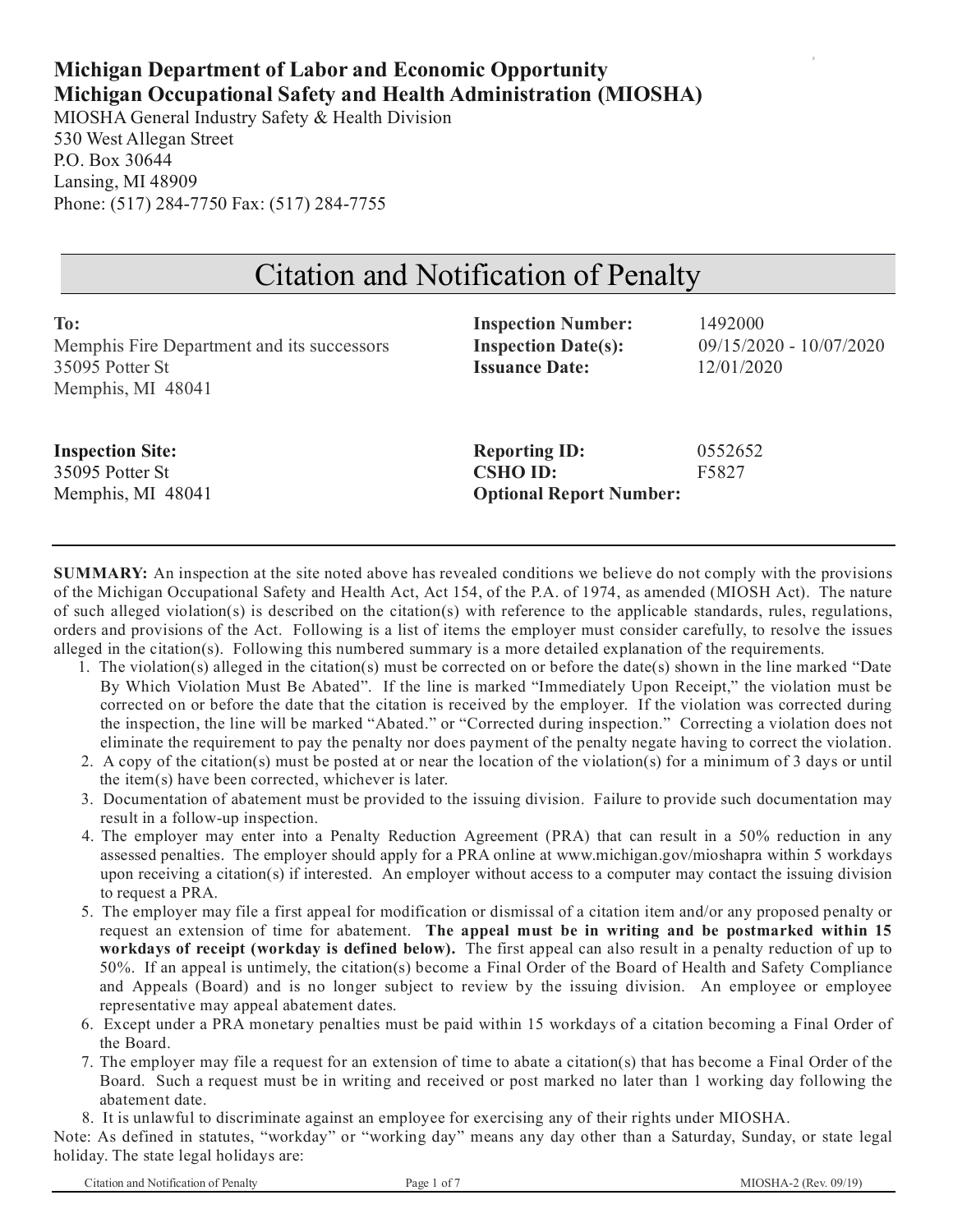January 1, New Year's Day The third Monday in January, Martin Luther King, Jr. Day February 12, Lincoln's birthday The third Monday of February, Washington's birthday The last Monday of May, Memorial or Decoration Day July 4, Independence Day The first Monday in September, Labor Day The second Monday in October, Columbus Day November 11, Veterans' Day The fourth Thursday of November, Thanksgiving Day December 25, Christmas Day

Please note whenever January 1; February 12; July 4; November 11; or December 25 fall on a Sunday, the next Monday following is deemed a public holiday (non-working day) for appeal purposes. However, there is no compensating day when one of the five dated holidays falls on a Saturday. Also, when computing the 15 working days, you do not count the date on which it is received; you start with the next working day. Additionally, the count is based on when the citation was received at the employer's location, not when it got to any particular person or office at the employer's location.

**I–CITATIONS:** The nature of the alleged violation(s) is described on the enclosed citation(s). These conditions must be corrected on or before the date(s) shown in the line marked "Date By Which Violation Must Be Abated." The issuing division may be contacted by telephone at the number indicated on the front of the citation for the purpose of discussing any issues related to the inspection or citation(s).

A copy of the citation(s) must be posted at or near the location of the violation for a minimum of 3 days or until the items have been corrected, whichever is later. The MIOSH Act provides for civil penalties of up to \$7,000 for each violation for failure to comply with posting requirements.

When compliance is achieved, a copy of the citation must be signed and returned to the issuing division along with documentation of abatement.

Documentation of abatement for citation items originally classified as "serious," "repeat," "fail-to-abate," "willful," or "instance-by-instance," require documentation as deemed appropriate by the issuing division. Examples of documentation for these violation classifications are:

(a) A detailed description of how the violation was abated.

- (b) Work orders or an invoice indicating the corrective work that has been done.
- (c) Photographs of the abated conditions.
- (d) Other forms of conclusive evidence that your employees are no longer exposed to the hazard.

For citation items classified as "other," submitting to the issuing division a signed copy of the citation item indicating the item has been abated is acceptable documentation of abatement. Submitting a document in writing, certifying abatement of the particular citation item is also acceptable for citation items classified as "other."

If the employer does not provide adequate documentation of abatement, a re-inspection may be conducted. Failure to correct an alleged violation within the abatement period may result in new or additional proposed penalties.

Correcting a violation prior to the expiration of the abatement date does not eliminate the requirement to pay the penalty. Payment of the penalty does not eliminate the requirement of correcting the violation.

**II–PENALTY REDUCTION:** In addition to the appeal rights afforded by the MIOSH Act, the Michigan Occupational Safety and Health Administration has implemented a program for negotiating an expedited settlement of penalties with the employers known as a Penalty Reduction Agreement (PRA). This is a program designed to reach abatement of the hazard at the earliest possible opportunity and reduce the need for formal appeals. The penalty reduction (PRA) can result in a penalty reduction of 50% provided the issuing division and the employer agree to a number of specified conditions. These conditions include an agreement by the employer to accept all of the citations issued and to:

- (a) Not appeal further.
- (b) Abate all items within the abatement period.
- (c) Provide proof of abatement.
- (d) Pay all agreed upon penalties as required (within 15 working days of approval of the PRA.)
- (e) Abide by any other mutually agreed upon actions.

Inspections involving a fatality, the Severe Violator Enforcement Program (SVEP), or willful citations are not eligible for the program. Construction citations must be confirmed as corrected by the issuing division before a penalty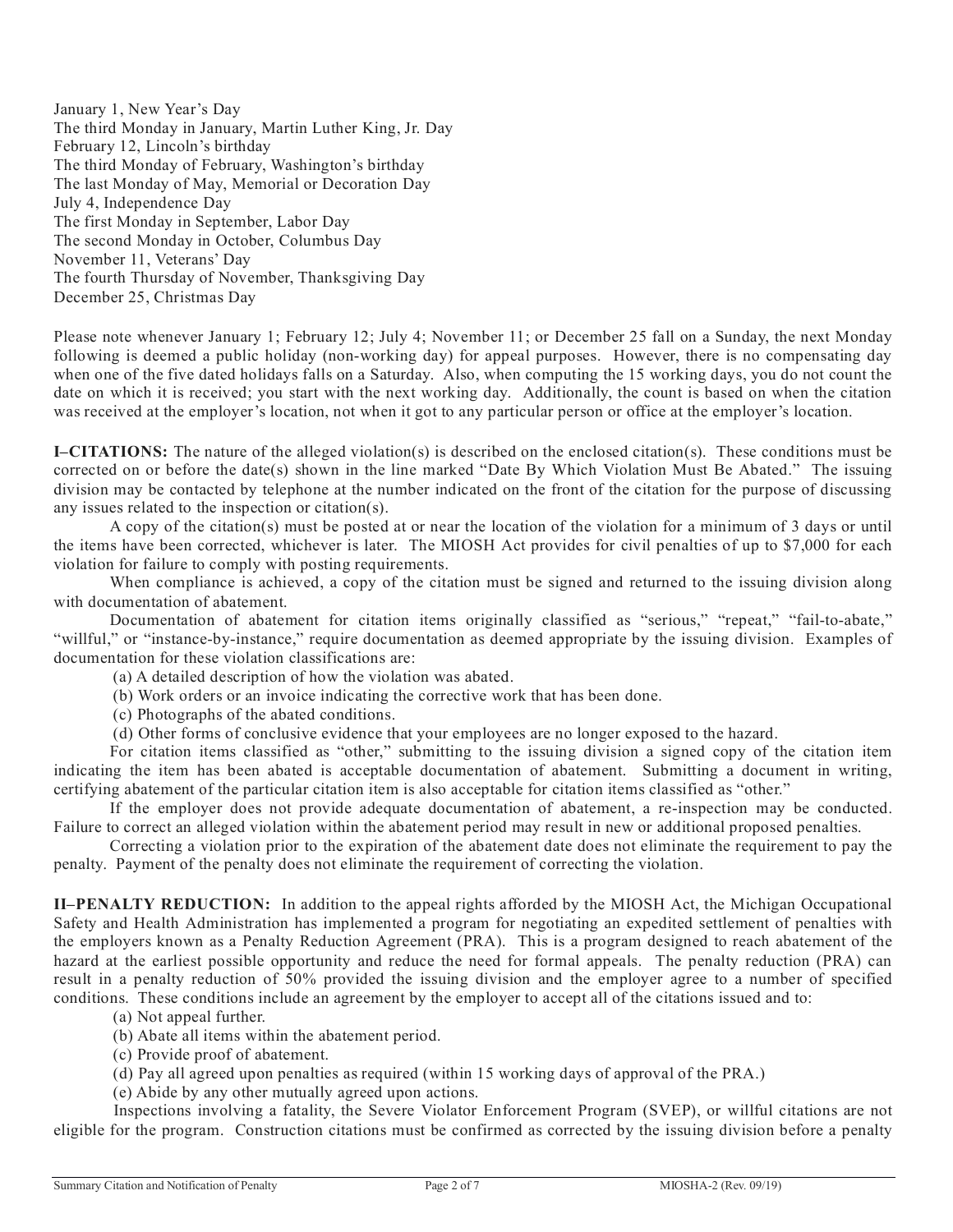reduction agreement can be approved.

If you are interested in pursuing a PRA, you should apply online at www.michigan.gov/mioshapra **within 5 workdays upon receipt of the citation(s)**, but no later than the 15th workday beyond receipt of the citation(s). If you do not have access to a computer, you should contact the issuing division within the same timeframe to request a PRA. If the employer wishes to accept the conditions stated above and the process can be completed within 15 workdays from receipt, then no appeal need be filed.

**III–CITATION APPEAL:** An employer may file a first appeal to the issuing division in writing for modification or dismissal of a citation item and/or any proposed penalty or an extension of time for abatement. The first appeal can also result in a penalty reduction of up to 50% providing the issuing division and the employer agree to the conditions (a) through (e) as stated in Section II, PENALTY REDUCTION (above).

An employee or employee representative may appeal in writing the reasonableness of the abatement date(s). The envelope containing an appeal must be postmarked no later than the 15th workday following receipt of the citation.

If a citation is not appealed within 15 workdays of receipt, then the citation becomes a Final Order of the Board of Health and Safety Compliance and Appeals (Board). Final Order citations are not subject to review by the issuing division unless the Bureau of Hearings establishes good cause for the late appeal.

An appeal must specify the item(s) appealed and that portion of the item (e.g., violation, abatement date, penalty) which is being appealed and include a certification that the appeal has been posted or given to affected employees or their representatives. If the issuing division meets with the employer to discuss an appeal, the issuing division will notify the employee representative and allow attendance at the meeting.

The issuing division will notify an employer of its decision within 15 workdays of the receipt of the employer's written appeal. The decision must be posted at the location of the subject citation.

If an employer, employee or employee representative is not satisfied with this decision then they may file a second appeal. The appeal must be in writing and the envelope containing the second appeal must be postmarked within 15 workdays of the receipt of the issuing division's decision on the first appeal. If the issuing division's decision is not appealed then the citation becomes a Final Order of the Board.

**IV–PAYMENT OF MONETARY PENALTIES:** Unless subject to a PRA, payment must be made within 15 workdays of the date a proposed penalty of a citation becomes a Final Order of the Board. This would be the 30th workday after receipt of each citation item that is not appealed. For payment of a penalty, make a check or money order payable to the "State of Michigan" and remit to the issuing division at the address shown on the citation. Please record the inspection number, citation and item number on the check, money order or transmittal letter.

**V–EXTENSION OF TIME TO ABATE:** An employer may file a petition for modification of abatement date(s) (PMA) on an item of a citation, which has become a Final Order of the Board. The PMA must be submitted to the issuing division in writing by personal delivery or postmarked no later than one day following the abatement date, and a copy posted near the place the citation was posted. An employer must have made a good faith effort to correct the violation by the abatement date, and has or will not be successful because of factors beyond the employer's reasonable control. A PMA must include:

(a) Steps taken to achieve compliance.

(b) The specific additional abatement time necessary.

(c) The reasons the additional time is needed.

(d) Available interim steps being taken to safeguard the employees against the cited hazard during the abatement period.

(e) A certification that a copy of the PMA has been posted for employees at the location of the subject citation. The posted copy must remain posted for a minimum of 10 workdays.

If the issuing division or affected employees file an objection to the PMA within 10 workdays of the employer's filing date, the Board will schedule a hearing and advise the employer of the date, time, and place of the hearing.

**VI–EMPLOYEE DISCRIMINATION:** Section 65 of the MIOSH Act, prohibits discrimination by an employer against an employee for filing a complaint or exercising any rights under the MIOSH Act, as amended. If an employee believes that he or she was discharged or otherwise discriminated against as a result of filing a complaint, they may file a complaint with the MIOSHA Employee Discrimination Section within 30 days after the violation occurs.

**VII–STATE CONSULTATION EDUCATION AND TRAINING SERVICES:** The MIOSHA Consultation Education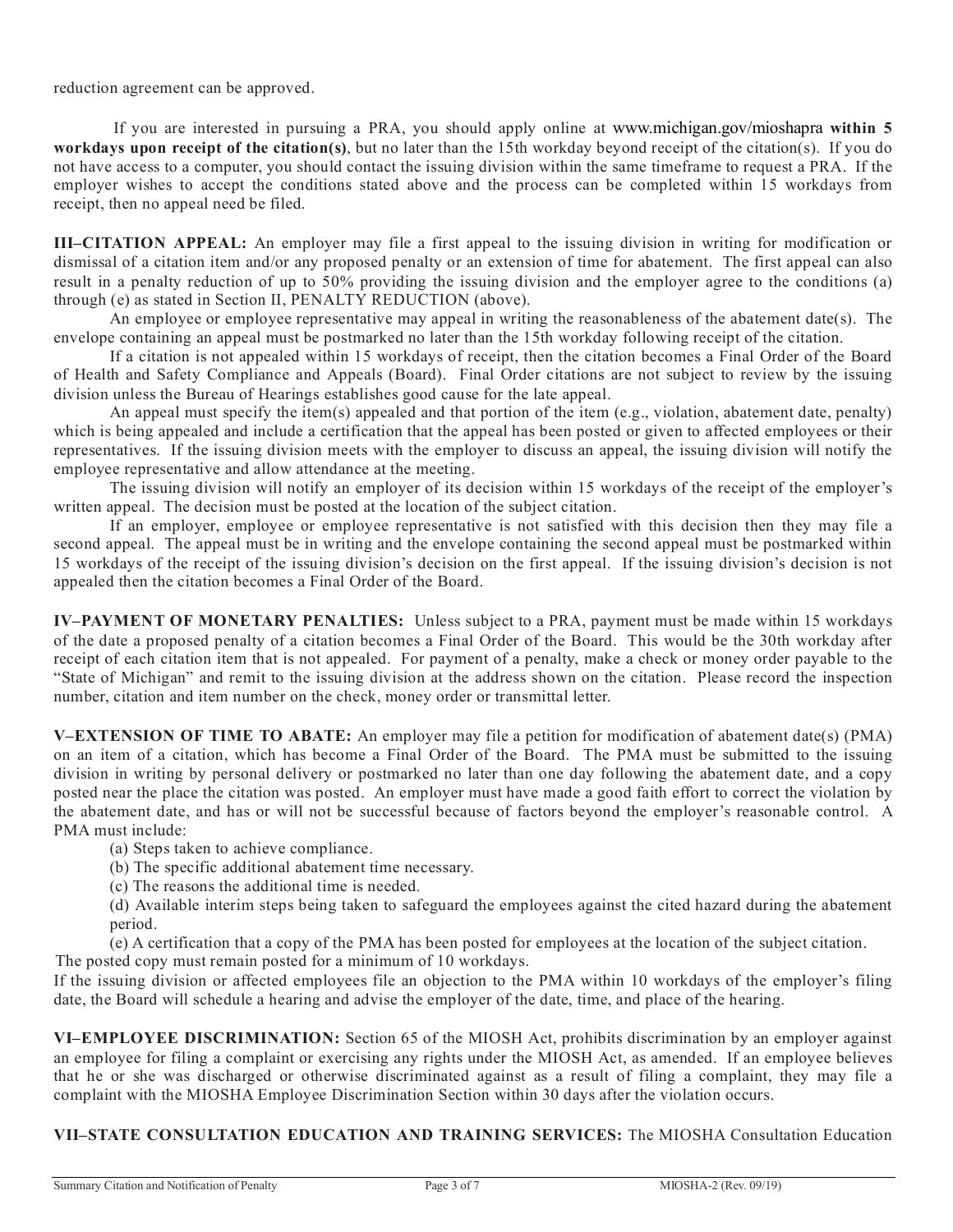and Training (CET) Division offers a wide range of services to help businesses with their health and safety practices. CET services include: helping employers create a Safety and Health Management System, seminars and workshops, onsite consultations, hazard surveys, an equipment loan program and information material. The majority of CET services are provided free of charge to Michigan employers and employees. For information on these services, contact the CET Division at (517) 284-7720 or visit their web site at www.mi.gov/miosha.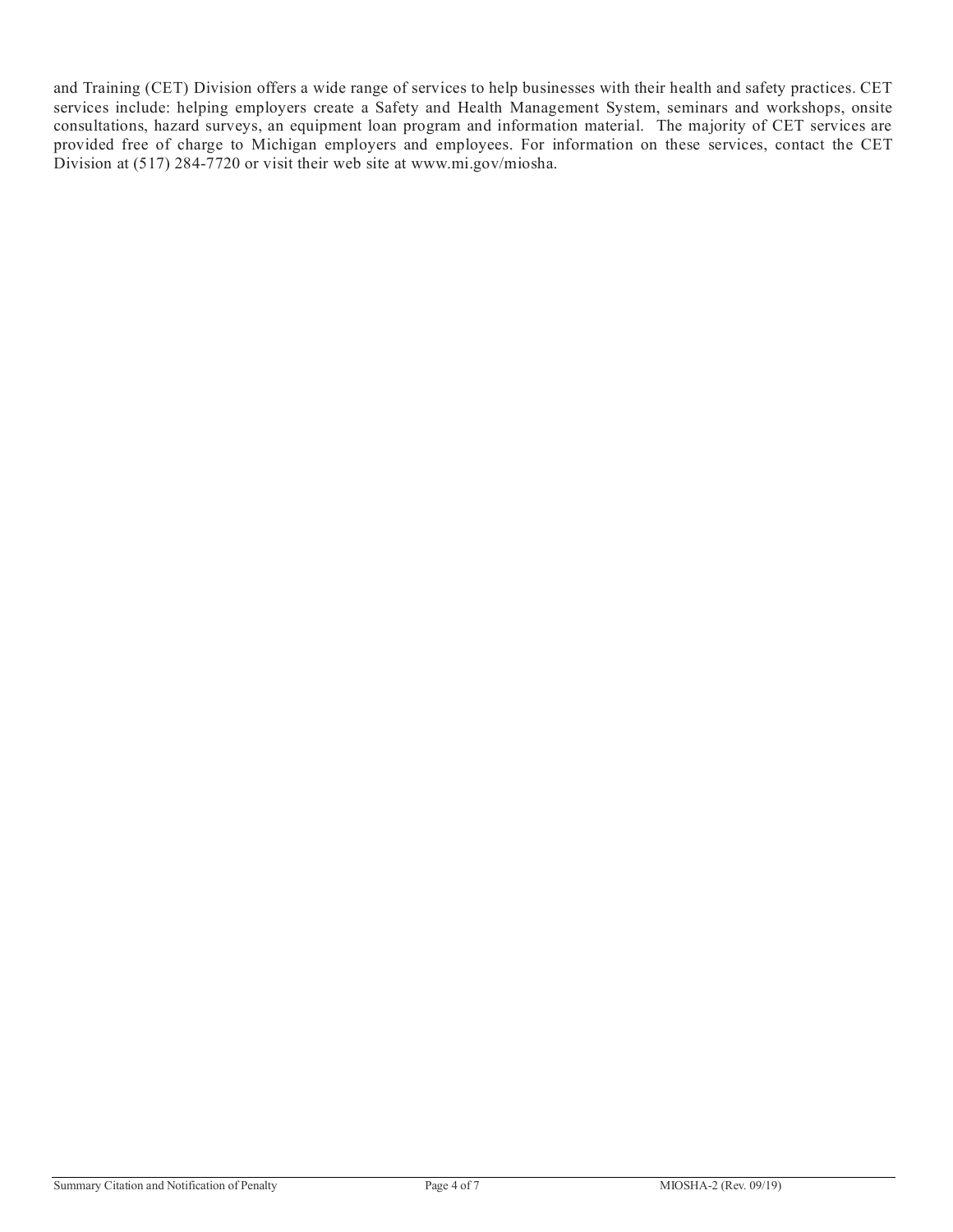**Michigan Department of Labor Inspection Number:** 1492000 **and Economic Opportunity Inspection Date(s):** 09/15/2020 - 10/07/2020

P.O. Box 30644 Lansing, MI 48909 Phone: (517) 284-7750 Fax: (517) 284-7755

## **Citation and Notification of Penalty**

**Company Name:** Memphis Fire Department and its successors **Inspection Site:** 35095 Potter St, Memphis, MI 48041

530 West Allegan Street **Issuance Date:** 12/01/2020 **Optional Reporting Number:** 

Citation 1 Item 1 Type of Violation: **Serious** 

408.1011(a): ACT 154, MICHIGAN OCCUPATIONAL SAFETY AND HEALTH ACT The employer shall furnish to each employee, employment and a place of employment that is free from recognized hazards that are causing, or are likely to cause, death or serious physical harm to the employee.

 $\_$  ,  $\_$  ,  $\_$  ,  $\_$  ,  $\_$  ,  $\_$  ,  $\_$  ,  $\_$  ,  $\_$  ,  $\_$  ,  $\_$  ,  $\_$  ,  $\_$  ,  $\_$  ,  $\_$  ,  $\_$  ,  $\_$  ,  $\_$  ,  $\_$  ,  $\_$  ,  $\_$  ,  $\_$  ,  $\_$  ,  $\_$  ,  $\_$  ,  $\_$  ,  $\_$  ,  $\_$  ,  $\_$  ,  $\_$  ,  $\_$  ,  $\_$  ,  $\_$  ,  $\_$  ,  $\_$  ,  $\_$  ,  $\_$  ,

(On September 15, 2020, the employer did not furnish employment and a place of employment which were free from recognized hazards that were causing or likely to cause death or serious physical harm to employees. Employees were not protected from the hazard of contracting the virus, SARS-CoV-2 (Severe Acute Respiratory Syndrome Coronavirus-2), the cause of Coronavirus Disease-2019 (COVID-19):

a. The employer did not develop an infectious disease preparedness and response plan that can help guide protective actions against COVID-19.

b. The employer did not provide COVID-19 training to employees about use of workplace controls, proper hygiene practices, policies and procedures for immediately isolating people who have signs and/or symptoms of COVID-19, and use of protective clothing and equipment.

c. The employer had not conducted daily in-person or virtual health checks (symptom and/or temperature screening) of employees before they entered the facility.

d. The employer did not ensure that employees wore a cloth face covering as a measure to contain the wearer's respiratory droplets and help protect their co-workers.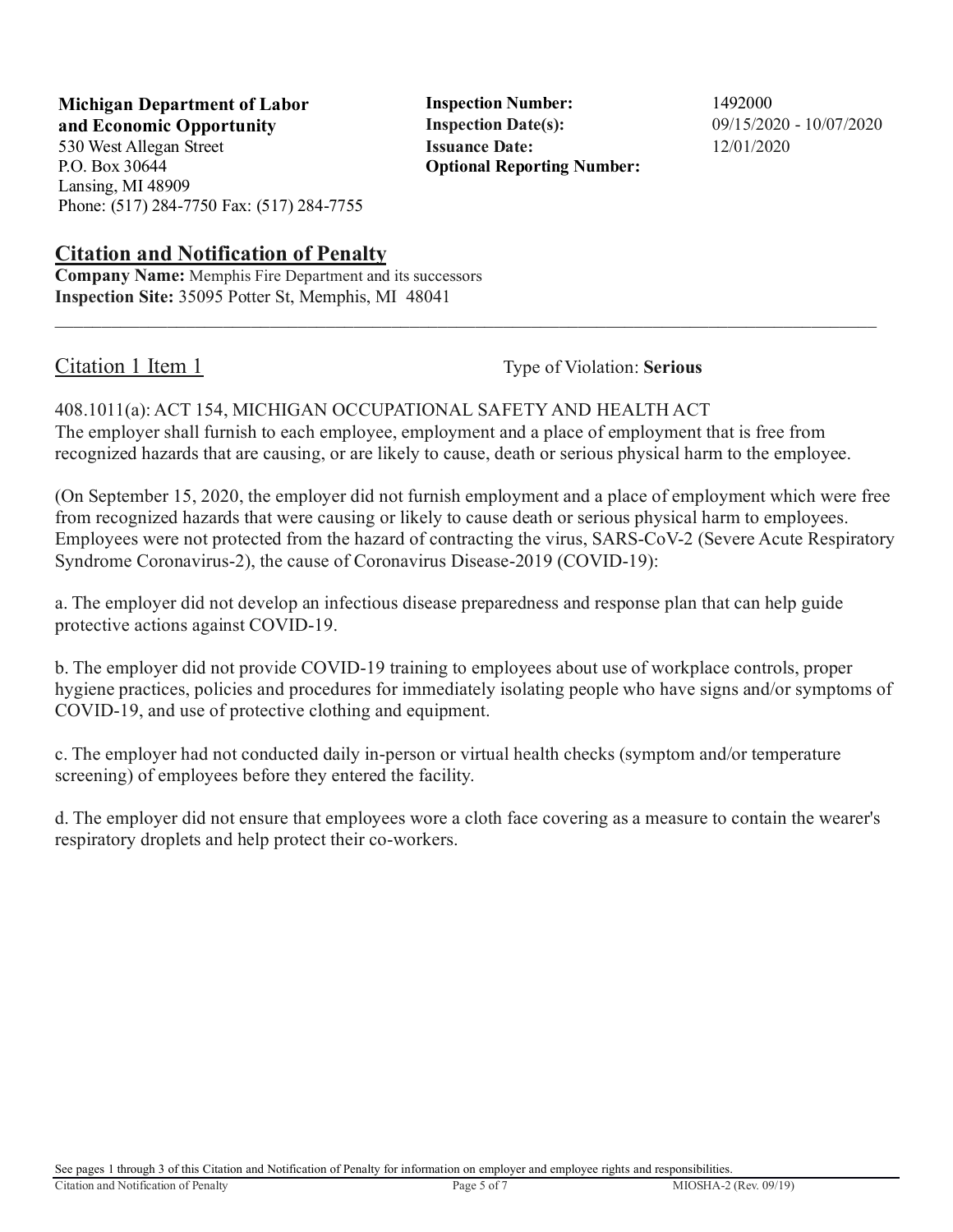**Michigan Department of Labor** Inspection Number: 1492000 **and Economic Opportunity Inspection Date(s):** 09/15/2020 - 10/07/2020

P.O. Box 30644 Lansing, MI 48909 Phone: (517) 284-7750 Fax: (517) 284-7755

530 West Allegan Street **Issuance Date:** 12/01/2020 **Optional Reporting Number:** 

### **Citation and Notification of Penalty**

**Company Name:** Memphis Fire Department and its successors **Inspection Site:** 35095 Potter St, Memphis, MI 48041

Among other methods, a feasible abatement method to correct this hazard is to:

a. Develop an infectious disease preparedness and response plan that can help guide protective actions against COVID-19.

 $\_$  ,  $\_$  ,  $\_$  ,  $\_$  ,  $\_$  ,  $\_$  ,  $\_$  ,  $\_$  ,  $\_$  ,  $\_$  ,  $\_$  ,  $\_$  ,  $\_$  ,  $\_$  ,  $\_$  ,  $\_$  ,  $\_$  ,  $\_$  ,  $\_$  ,  $\_$  ,  $\_$  ,  $\_$  ,  $\_$  ,  $\_$  ,  $\_$  ,  $\_$  ,  $\_$  ,  $\_$  ,  $\_$  ,  $\_$  ,  $\_$  ,  $\_$  ,  $\_$  ,  $\_$  ,  $\_$  ,  $\_$  ,  $\_$  ,

b. Provide COVID-19 training to employees about use of workplace controls, proper hygiene practices, policies and procedures for immediately isolating people who have signs and/or symptoms of COVID-19, and use of protective clothing and equipment.

c. Conducted daily in-person or virtual health checks (symptom and/or temperature screening) of employees before they entered the facility.

d. Ensure that employees wear a cloth face covering as a measure to contain the wearer's respiratory droplets and help protect their co-workers.

 $\mathcal{L}_\text{max}$  and  $\mathcal{L}_\text{max}$  and  $\mathcal{L}_\text{max}$  and  $\mathcal{L}_\text{max}$  and  $\mathcal{L}_\text{max}$  and  $\mathcal{L}_\text{max}$ 

**Date By Which Violation Must be Abated: January 07, 2021 Proposed Penalty:**  $$2,100.00$ 

**Authorized Signature**